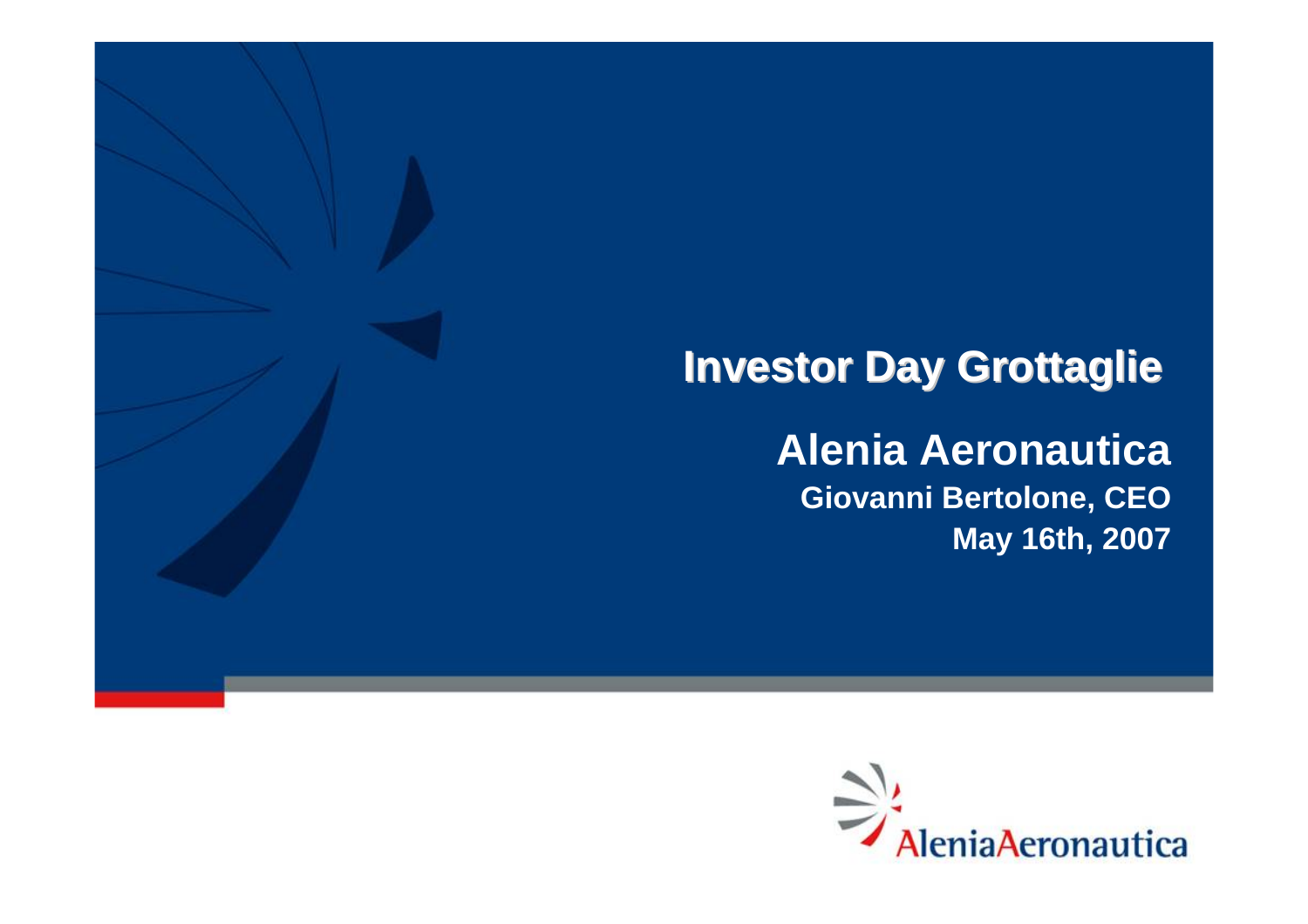

**Finmeccanica's leading company for aeronautics, Alenia Aeronautica is growing as a major global player thanks to its overall capabilities in system development and integration.**

• **Distinctive core competences** • **Civil & defence cross fertilization**• **New role for supply chain**  • **Strategic international alliances** • **Major role in the biggest fighter programmes** • **Independent prime partner in aerostructures** • **World leadership in tactical airlifter & advanced trainer** • **Leading partnerships in regional jet and turboprop** 

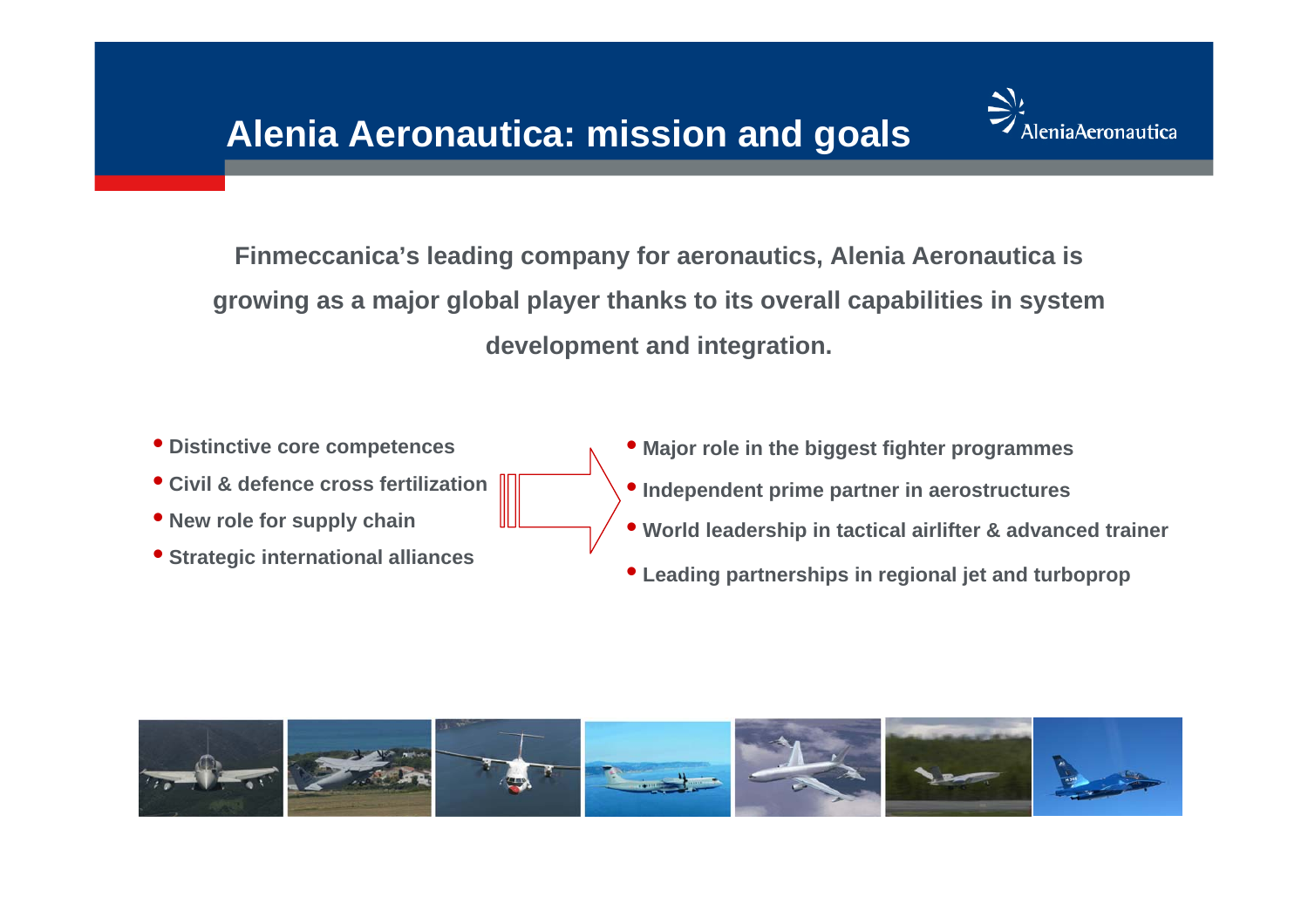# **Alenia Aeronautica:2006 financial results and forecast**



| $(\overline{\mathsf{f}}$ mln) 2006 | Λ<br>vs 2005 |        |
|------------------------------------|--------------|--------|
| <b>Revenue</b>                     | 1.908        | 6,7%   |
| <b>EBIT</b>                        | 203          | 22%    |
| <b>Margin</b>                      | 10,6%        |        |
| <b>Backlog</b>                     | 7,538        | 10%    |
| R&D                                | 486          | 20%    |
| <b>Units</b>                       | 12,135       | $+937$ |

**Defence revenues**

**61%**



- • **ATR healthy and sustained growth ATR healthy and sustained growth** •
- • **100 B787 orders booked in 2006. Orders for 300 shipset now 100 B787 orders booked in 2006. Orders for 300 shipset now received from Boeing out of 540 orders received from Boeing out of 540 orders** •
- • **C-27J orders and deliveries C-27J orders and deliveries**•

#### **Outlook 2007 - 2009Outlook 2007 - 2009**

- $\bullet$ **B787 starting to ramp up and ATR growth in civil sector B787 starting to ramp up and ATR growth in civil sector**
- $\bullet$  **Eurofighter, C-27J and trainers to deliver sustained growth Eurofighter, C-27J and trainers to deliver sustained growth in military in military**
- $\bullet$  **Profitability to improve further due to operational leverage Profitability to improve further due to operational leverage in civil and cost cutting in civil and cost cutting**
- $\bullet$  **Initial Low Rate Production phase for JSF. Saudi order for Initial Low Rate Production phase for JSF. Saudi order for 72 Typhoon, C-27J competing for JCA in USA 72 Typhoon, C-27J competing for JCA in USA**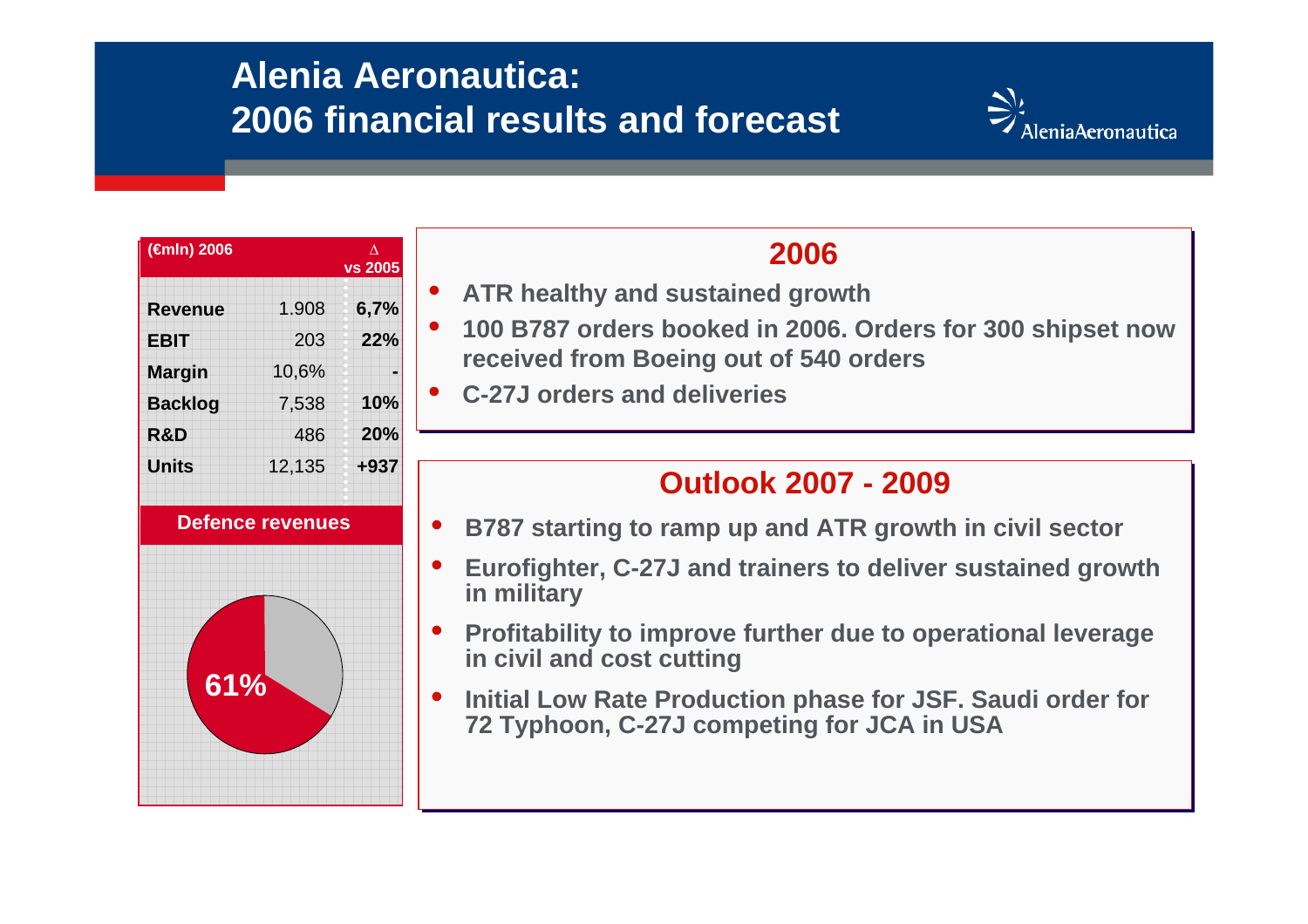### **Alenia AeronauticaItalian centres of excellence**





**Alenia Aeronautica**

**Subsidiaries and partecipated companies**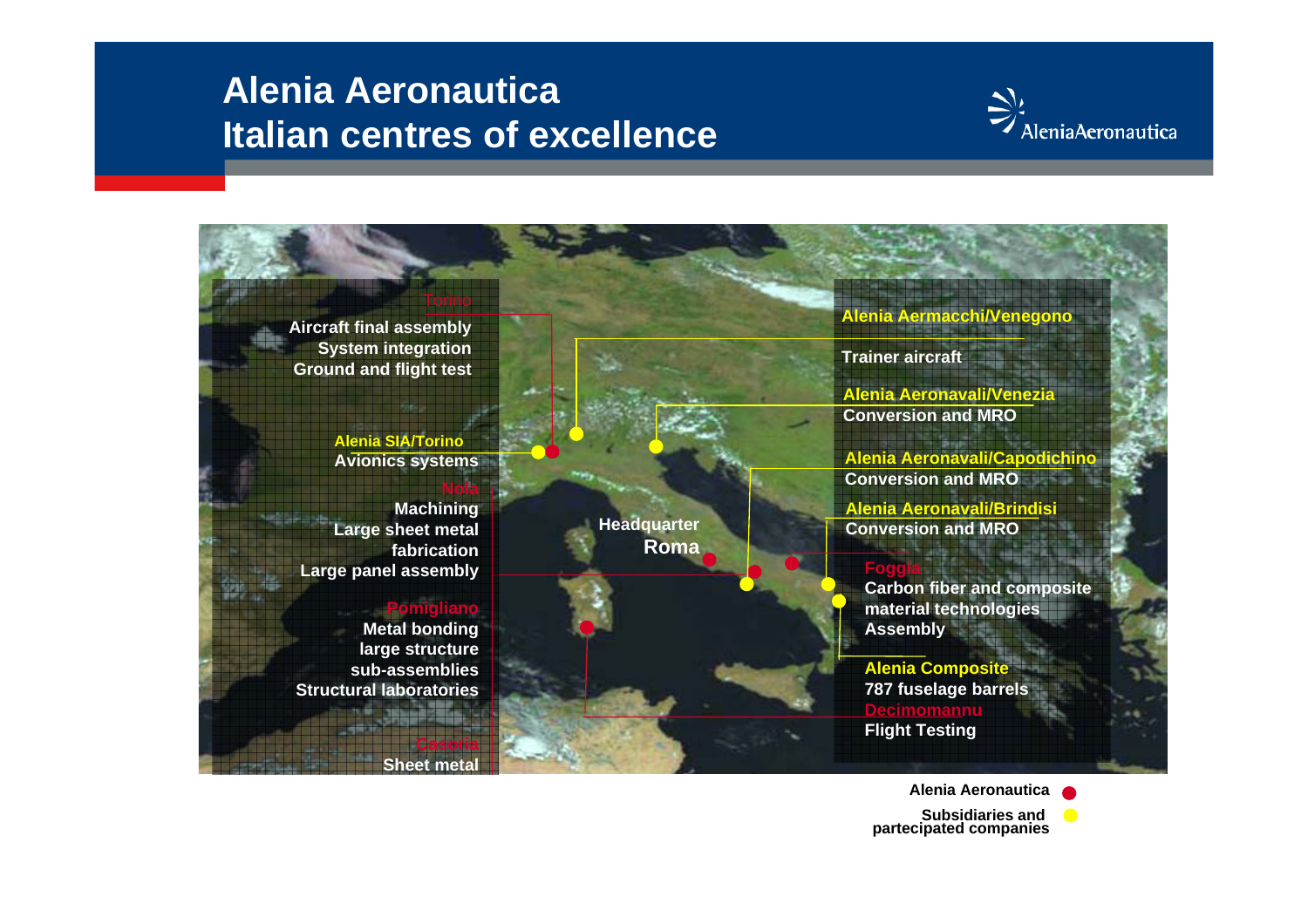#### **Alenia Aeronautica: Main products portfolio evolution**







5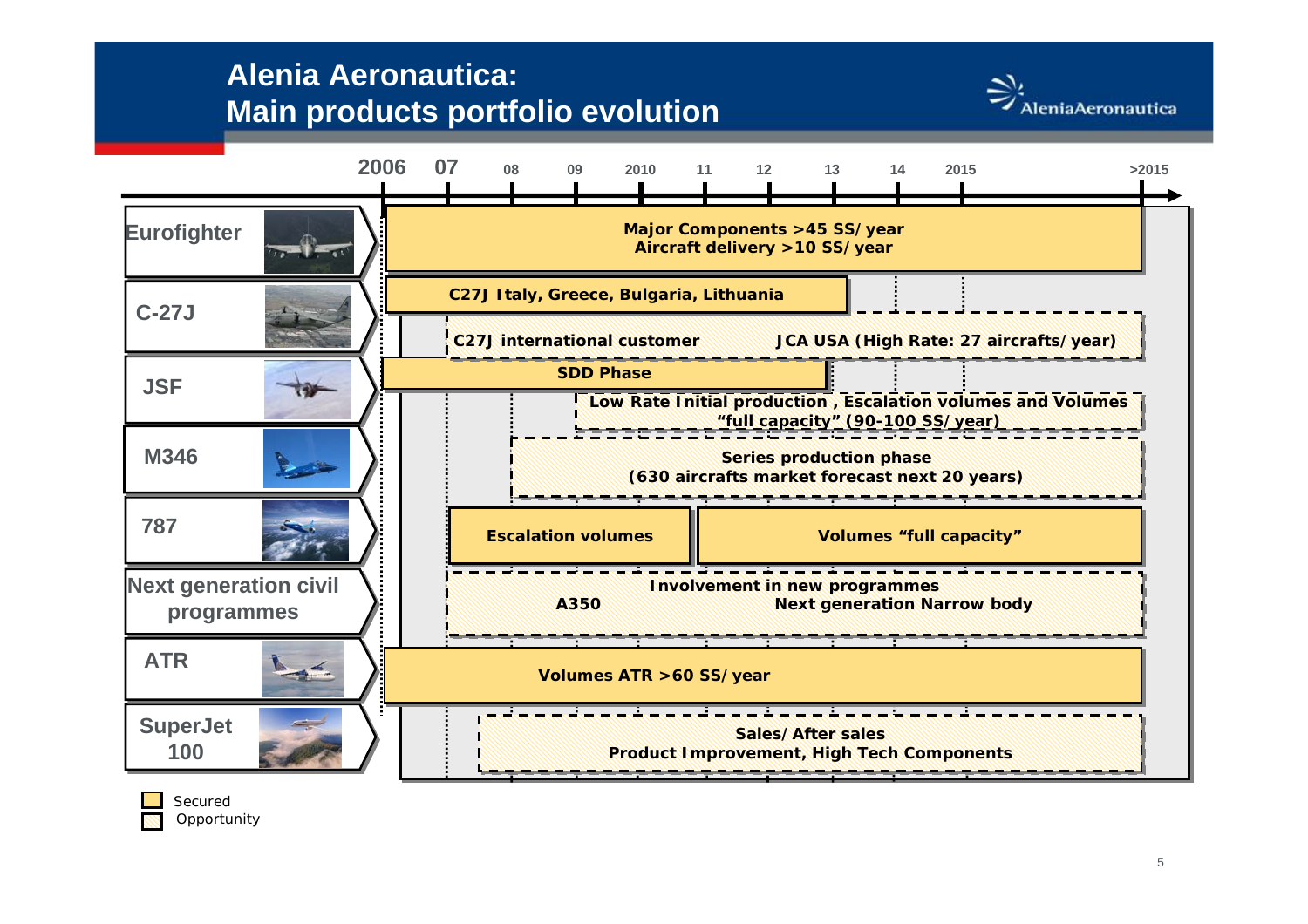### **Alenia Aeronautica: Civil & defence cross fertilization**